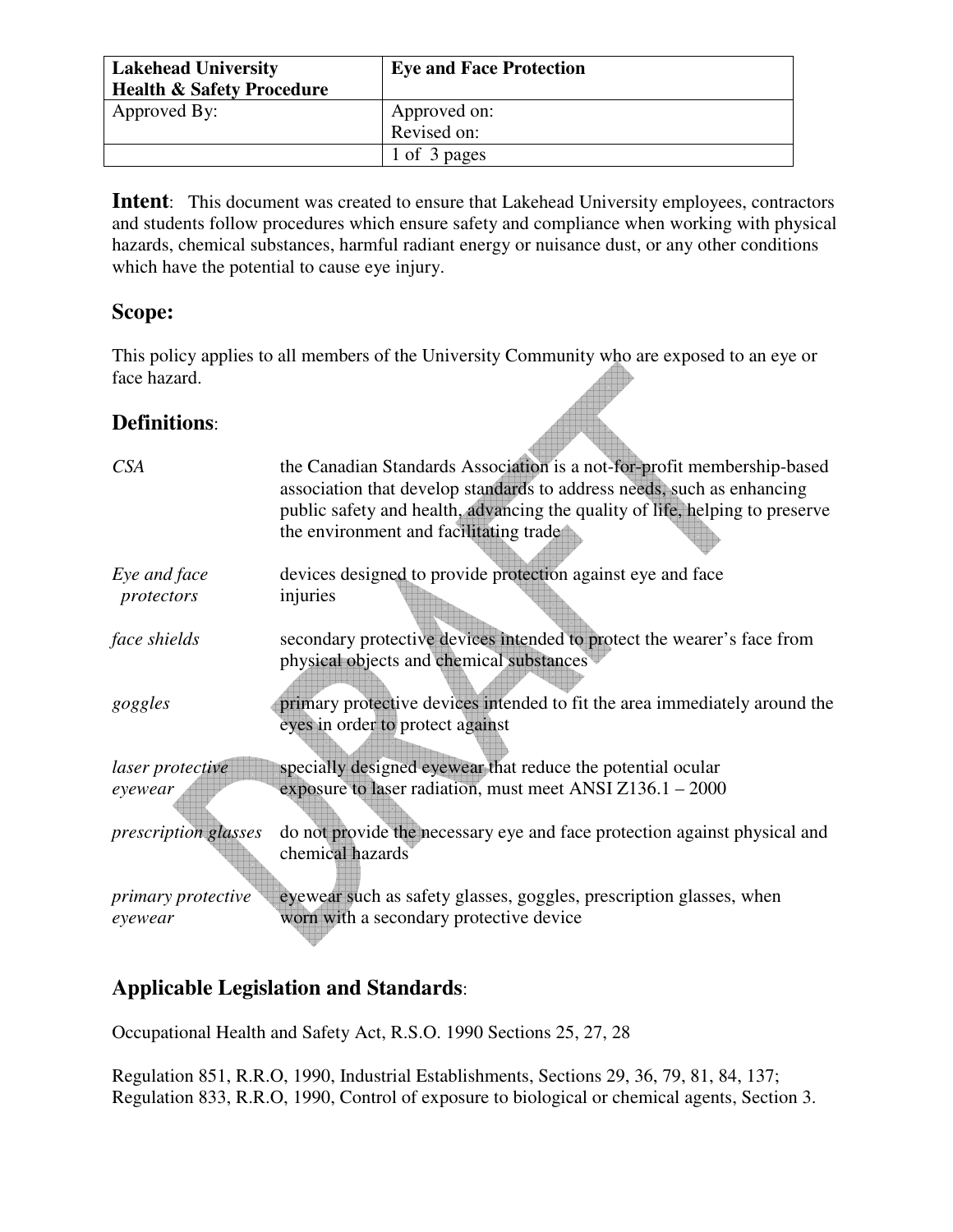| <b>Lakehead University</b><br><b>Health &amp; Safety Procedure</b> | <b>Eye and Face Protection</b> |
|--------------------------------------------------------------------|--------------------------------|
| Approved By:                                                       | Approved on:                   |
|                                                                    | Revised on:                    |
|                                                                    | 2 of 3 pages                   |

CSA Standard Z94.3-00, Industrial eye and face protectors;

ANSI Z136.1 – 2000: American National Standard for Safe Use of Lasers;

#### **Guidelines:**

- $\triangleright$  In order to comply with Provincial regulations, all persons exposed to an eye or face hazard (i.e. impact from a physical object, splash or vapour from a chemical substance, harmful radiant energy, nuisance dust) shall wear the appropriate eye or face protection. This includes staff, faculty, students and visitors.
- $\triangleright$  Eye and face protective devices can not be used instead of machine guards and other engineered controls.
- $\triangleright$  The requirements for eye and face protection in a specific workplace or for a specific process shall be determined by the Supervisor. The area shall have an "EYE PROTECTION MANDATORY" sign posted and Supervisors will enforce this eye and face protection requirement.
- $\triangleright$  All employees shall wear eye and face protection that meets or exceeds the Canadian Standard Association (CSA) standard Z94.3-00, at all times that there is a potential for eye injury.
- $\triangleright$  When working on live electrical equipment, eye protection with non-conducting frames should be worn as recommended by the Electrical Utilities Safety Association.
- $\triangleright$  Supervisors shall instruct the users of eye and face protection on the use, limitations and maintenance of the eyewear.
- $\triangleright$  The type of eye protection required in a student laboratory or activity shall be determined by the Department. The requirement to wear such protective devices shall be written in the student laboratory manual and shall be enforced by the laboratory instructor or activity supervisor. A zero tolerance policy for non-compliance should be maintained.
- $\triangleright$  Special circumstances arise when wearing prescription or other safety eyewear under other personal protective equipment (i.e. full face respirators). Consult your Supervisor for assistance in determining the correct fit.
- $\triangleright$  In order to assist Supervisors in assessing the need for eye and face protective devices in their workplace, a Workplace hazards survey is attached.

# **Evaluation:**

This policy will be reviewed on a yearly basis by the Health and Safety Officer – Human Resources and the Joint Occupational Health and Safety Committee annually.